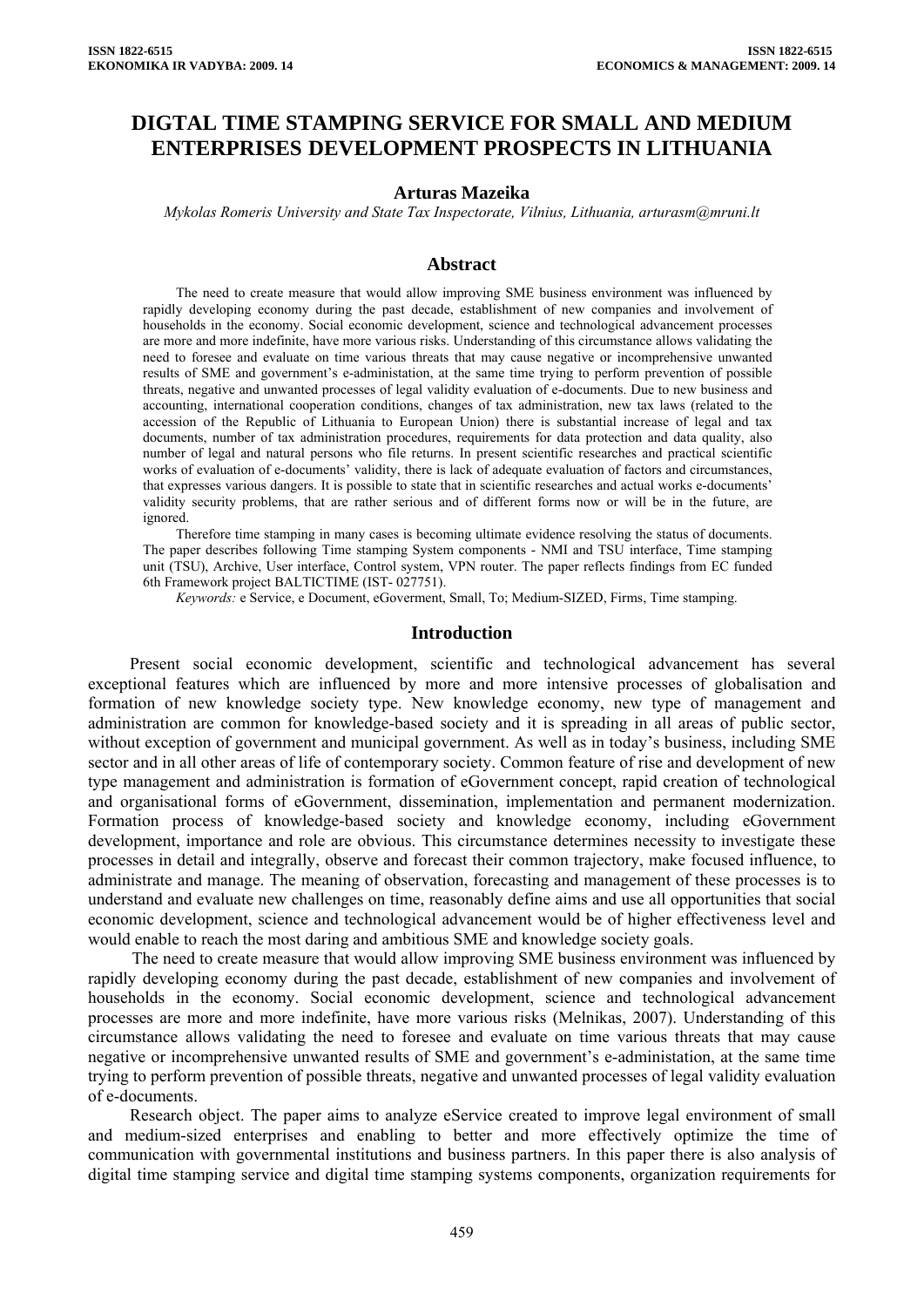implementing digital stamp service system. Time stamping helps significantly increase the level of confidence currently required in a public-key infrastructure by making it possible to track timing of signing the documents.

Research methods and resources used. The basis for theoretical part of the paper is scientific researches of Lithuania's time stamping service, while optimization method was helpful tool in research of optimal business activity SME. Main information sources are data bases of Statistical Department under the Government of the Republic of Lithuania, information of Ministry of Finance of the Republic of Lithuania and State Tax Inspectorate.

Due to new business and accounting, international cooperation conditions, changes of tax administration, new tax laws (related to the accession of the Republic of Lithuania to European Union) there is substantial increase of legal and tax documents, number of tax administration procedures, requirements for data protection and data quality, also number of legal and natural persons who file returns. In present scientific researches and practical scientific works of evaluation of e-documents' validity, there is lack of adequate evaluation of factors and circumstances, that expresses various dangers. It is possible to state that in scientific researches and actual works e-documents' validity security problems, that are rather serious and of different forms now or will be in the future, are ignored. Obviously, that problems of such type are considered as especially relevant, so, understanding, analysis and solutions are of great importance. Perception of indicated circumstances determines expediency to discuss more in detail security problems of e-services that are relevant for SME, especially multidimensional validity and security problems that appear in communication processes between SME subjects and government. More detailed discussion of problems, their perception and analysis could form assumptions to solve them more efficiently, as well as to encourage government and SME subjects to modernise administration processes.

In order information systems and provided e-services would meet EU standards and would improve SME business environment, governments, business representatives and scientists are searching for opportunities for business representatives to perform legal procedure via public e-networks, at the same time ensuring reliability of procedures, as well as constant operation, data security, legal validity of e-documents.

The development of eGovernment services facilitate effective services providing for citizens, SME business enterprises or governmental organizations. The effective implementation of eGovernment services requires to process legally secure electronic documents and data files. That will enhance the security of electronic signature showing exactly when a document was signed, establishing an irrefutable sequence of events and also will contribute for development of fully online transactions environment as it requires multi level eSignature system. Much more technically secure and legally safe transactions over public open networks are a significant prerequisite for the further development of fully interactive electronic services. That will facilitate and accelerate the work of state institutions, create conditions for saving time and money, ensure faster, more convenient and efficient servicing.

In the context of development of eServices Digital Time Stamping service can play a significant role. Real importance of time stamping becomes clear when there is a need for a legal use of electronic documents with a long lifetime (Epstein, 2002) During the last years, especially in the context of legal regulation of the use of digital signatures, the organizational and legal aspects of time stamping itself have become the subject of world-wide attention. Time stamping helps significantly increase the level of confidence currently required in a public-key infrastructure by making it possible to track timing of signing the documents. Therefore time stamping in many cases is becoming ultimate evidence resolving the status of documents. The examples for use of time stamps can be validation of electronic signatures, computer logging (evaluation of performance and security issues in systems and networks), online subscriptions (granting revocation of subscriptions), digital notarization services, security policy/logins (additional level of protection), sales orders/receipts, content sealing, etc (Gatautis, Mazeika, Laud & Satkauskas, 2008). The use of electronic services and documents is becoming more and more frequent, presenting a series of advantages, amongst them, safer and faster communication, optimal use of resources and physical space, not to mention that they speed up the process.

## **Analysis of potential of timestamp usage**

In order to guarantee the integrity and the legality of such documents, techniques should be developed to simulate the traditional way of authenticating a document, that is, the electronic document should also be authenticated and signed. Along with the digital signature, the electronic documents begin to have a judicial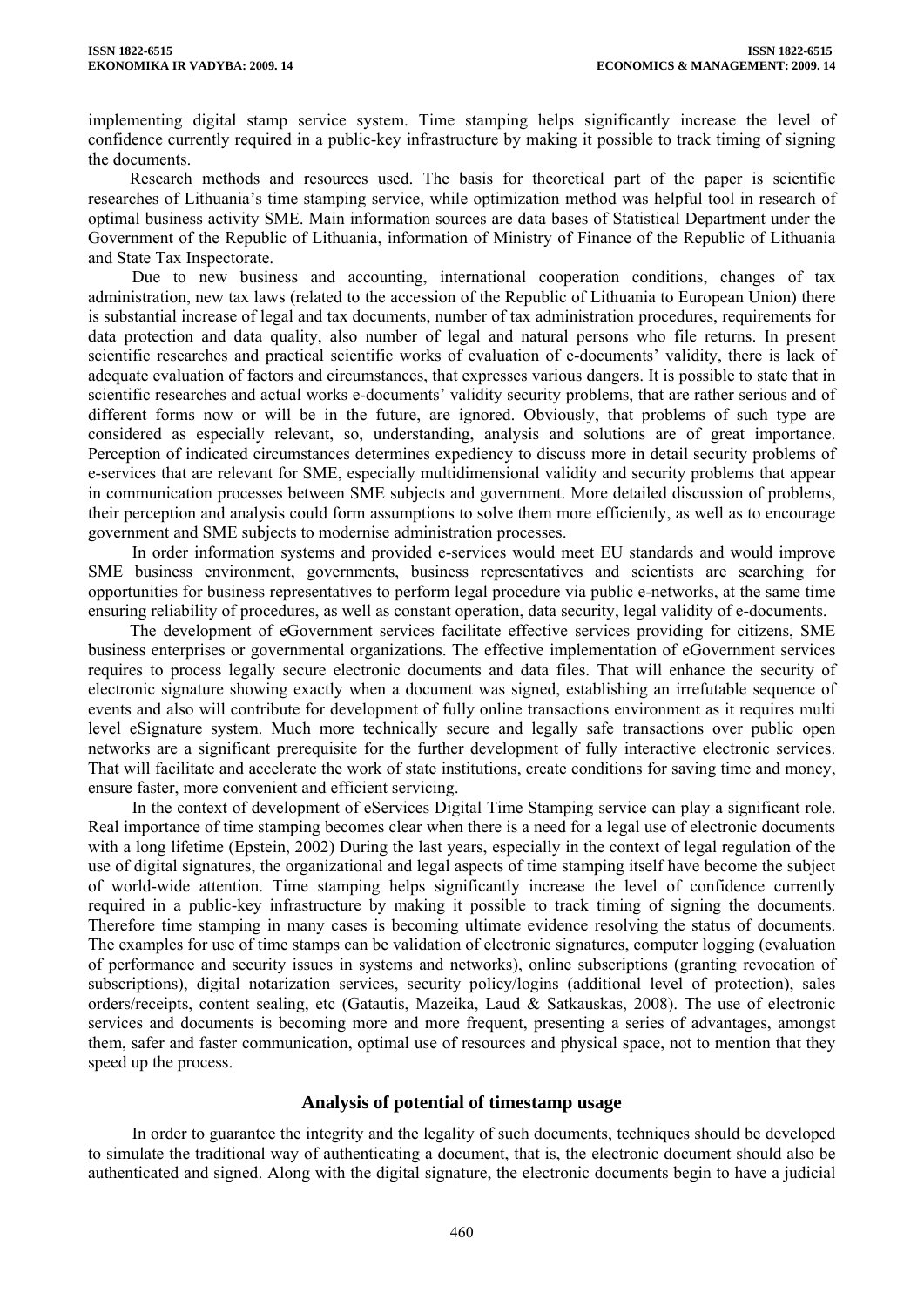value before a court of law, and are beginning to be used to solve disputes, in other words, Digital Time-Stamping guarantees the existence and integrity of one document at certain moment and the digital signature guarantees the connection between the document and the person who created it. Particularly in the eGovernment domain, the ability to ascertain the creation times of documents will enable the provision of the following services: a) Electronic signature, public keys certificate authorities; b) Exchanges of documents in governmental and municipal organizations; c) Tax declarations; d) Public procurements; (Gatautis, Mazeika, Laud & Satkauskas, 2008).

Due to new business, accounting and international cooperation conditions, changes in tax administration, new legislation (related to Lithuania's accession to EU as well), there is increase in numbers of tax documents and tax procedures and requirements for data quality (Daugirda, 2007). Because of the enlisted reasons the quantity of the issued/received documents is changing in all areas of business sectors. According to the principles of document submission/exchange, their features and content valid documents can be divided into such subgroups: business-to-business − B2B, business-to-government − B2G, government-to-business − G2B, government-to-government − G2G. B2B group comprises documents circulating between business subjects, i.e. various contracts, documents confirming sales/purchases, transactions and other. B2G group comprises various obligatory documents for business defined by laws, i.e. returns, notes, payment documents. This document group in respect to its validity is very relevant for SME and subjects of government institutions as especially for this document's group there are many legal discussions in order to determine and make legal evaluation of the fact of document submission/reception and its content. G2G group comprises documents related to certificates issued by the governmental institutions, registrations in various data bases, explanatory notes, extracts, decisions, etc. Notarial documents also are included in this group. Governmental institutions use internal and external documents, such as orders, decisions, official notes, etc. It is difficult to define one specific group of the documents as each of them has its validity importance, though according to the legal disputes and their quantity dynamics the most relevant are groups of B2G and G2B groups.

In order to define potential of the usage of timestamp as measure providing higher validity degree for the (traditional and electronic) documents, for the analysis of the dynamics of received/issued B2G and G2B documents a few institutions were chosen such as The State Social Insurance Fund Board under the Ministry of Social Security and Labor (hereinafter – SSIFB), State Tax Inspectorate (hereinafter – STI) and notaries, that provide public services for SME subjects and natural persons. Such decision was influenced by the factor that SME subjects according to legal requirements (form and deadlines) submit and receive the largest quantity of documents from the mentioned institutions.

|      | Number of           | <b>Submitted returns</b> |                            |              | <b>Ratio</b> |                |
|------|---------------------|--------------------------|----------------------------|--------------|--------------|----------------|
| Year | return<br>types     | <b>Total</b>             | Via<br>electronic<br>means | <b>Total</b> | E-returns    | Paper<br>forms |
| 2004 | 33                  | 1314785                  | 102.272                    | 1.212.513    | 7.78         | 92,22          |
| 2005 | 37                  | 3038619                  | 1.050.559                  | 1.988.060    | 34,57        | 65,43          |
| 2006 | 42                  | 3426866                  | 1.786.361                  | 1.640.505    | 52,13        | 47,87          |
| 2007 | 50                  | 3961275                  | 2.618.605                  | 1.342.670    | 66,11        | 33,89          |
| 2008 | 54                  | 4454464                  | 3.279.646                  | 1.174.818    | 73,63        | 26,37          |
|      | Baffing on STI date |                          |                            |              |              |                |

**Table 1**. Dynamics of documents of the group B2G provided to STI by SME

Analysis of process of SME business activities declaration is provided in the Table 1 and confirms increasing document flows between business and government representative STI. In 2006 the number of documents provided via electronic means and paper forms became equal, later it increased till 73,63 percent in 2008.

By providing services for the businesses STI according to legislation has to answer 50 percent of documents, received by electronic means. This fact increases total amount of e-documents in 2008 (including B2G 3279646 documents and G2B 1639823 documents) up to 4919469 documents. Analysis of SSIFB documents is provided in the Table 2 also and shows increasing flows of document of groups B2G and G2B.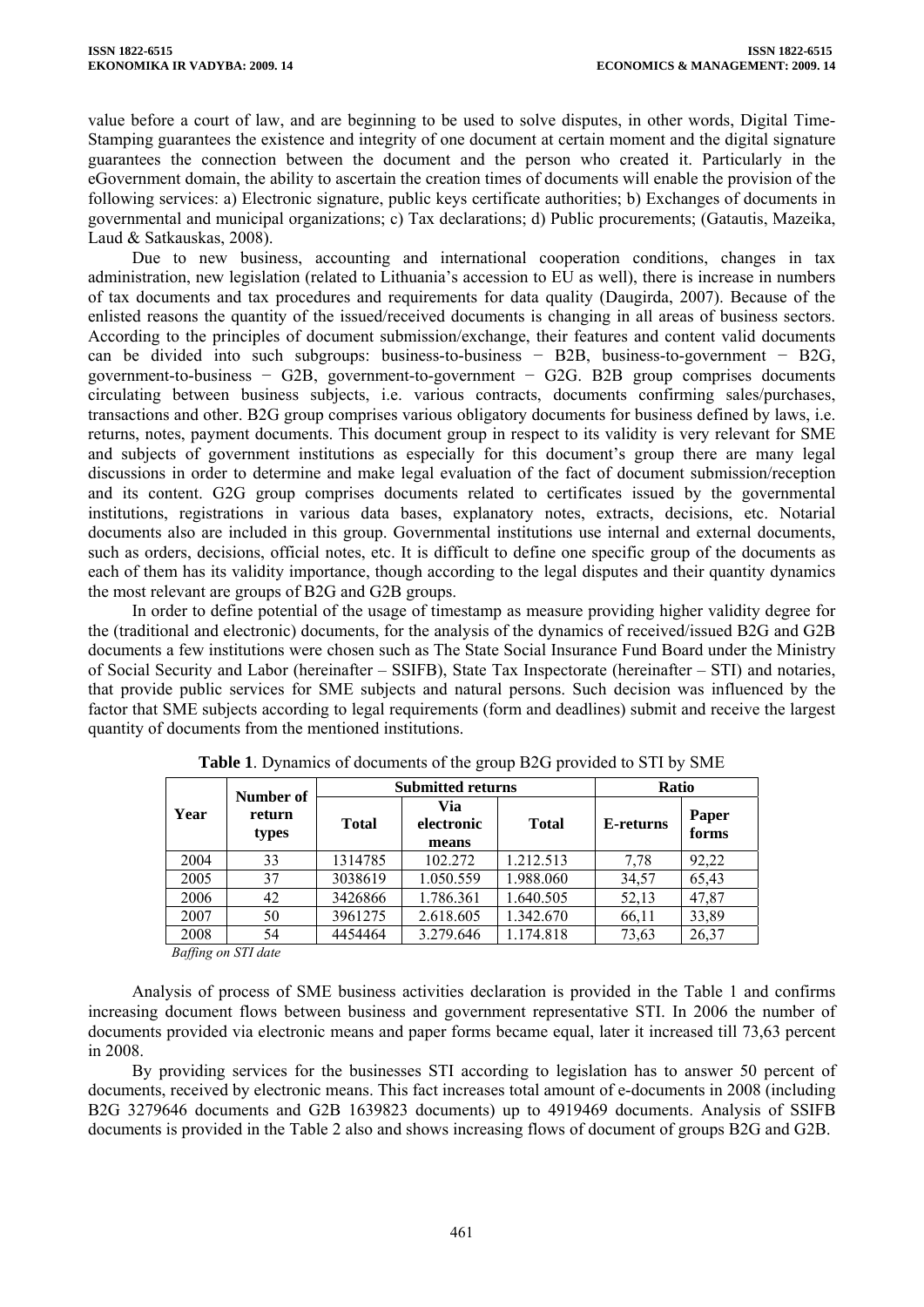|                                | 2006    | 2007    | 2008    |
|--------------------------------|---------|---------|---------|
| SSIFB received documents (B2G) | 586882  | 1696953 | 1786864 |
| SSIFB issued documents (G2B)   | 596854  | 1460894 | 1474260 |
| SSIFB internal documents (G2G) | 136214  | 229931  | 314298  |
| Legal acts $(G2B)$ .           | 151569  | 1186783 | 1604183 |
| Total amount per year          | 1471519 | 4574561 | 5179605 |

**Table 2.** Dynamics of business to B2G and G2B documents in SSIFB for SME

*Baffing on STI date* 

Various deals between small and medium businesses are confirmed by notaries. That is various acquisitions of assets, issuing commissions, vouchers and other legal important documents. Their dynamics is provided in Table 3.

| Year | <b>Number of notaries</b> | <b>Number of deals</b> | Average number of deals<br>per notary per year |
|------|---------------------------|------------------------|------------------------------------------------|
| 2005 | 227                       | 150097                 | 661                                            |
| 2006 | 250                       | 176189                 | 705                                            |
| 2007 | 261                       | 182852                 | 700                                            |
| 2008 |                           | 143265                 | 529                                            |

**Table 3.** Dynamics of documents SME confirmed by notaries

*Baffing on STI date* 

Numbers of deals confirmed by notaries testify the beginning of economic slowdown in 2008. Though in 2008 number of notaries reached 271, number of deals decreased from 182852 to 143265. Still analysing this pessimistic fact we can state that timestamp service that provides for (traditional and electronic) documents higher validity degree is important and there is basis for discussion as the problem of the state level. There is need for governmental decisions of development of timestamp service related to publicity of and accessibility of this service. There are several alternative solutions, though they still have drawbacks and undoubtedly that creation of effective digital timestamp service is based on open source principals would improve environment of SME and would encourage development of e-Government.

## **Components of the Time stamping**

System Introduction of the systems for identity management (eID, etc.) providing accountability and security for two-way interaction and higher online sophistication level services is one of the key factors for successful eGovernment public services acceptance. Time Stamping Authority (TSA) being integral part of the system is to large extent responsible for the confidence and accountability of these services. EC funded BALTICTIME project aims to develop the legal and accountable digital time stamping (DTS) system providing the layer of Trust in eGovernmental transaction environment and to demonstrate DTS system performance for time critical functions or validation data for digital signatures. The main part of DTS is Time Stamping Authority (TSA). The functions of TSA are determined by the standard RFC 3161 (Adams, Cain, Pinkas & Zuccherato, 2001): "The TSA's role is to time-stamp a datum to establish evidence indicating that a datum existed before a particular time. This can then be used, for example, to verify that a digital signature was applied to a message before the corresponding certificate was revoked." The implementation and deployment of the BALTICTIME time stamping authority will enable the long-term validation (beyond the expiration of various signing keys) of digital signatures by allowing anyone to compare the times of creating the signature and the expiration of the signing key.

The structure and the hardware configuration of a Trusted TSA system are presented in Figure 1. To cope with a large number of time stamping requests, we see the TSA to be deployed in a distributed manner, with one of the sites acting as a main system (TSA main site), keeping its time standards synchronized and its archive linked with the outside world (directly connected to the National Metrology Institute), while the other sites (TSA remote sites) synchronized and linked with the main site. A distributed system can also provide better availability which is important in time stamping applications where some party is always interested in obtaining the timestamp as soon as possible.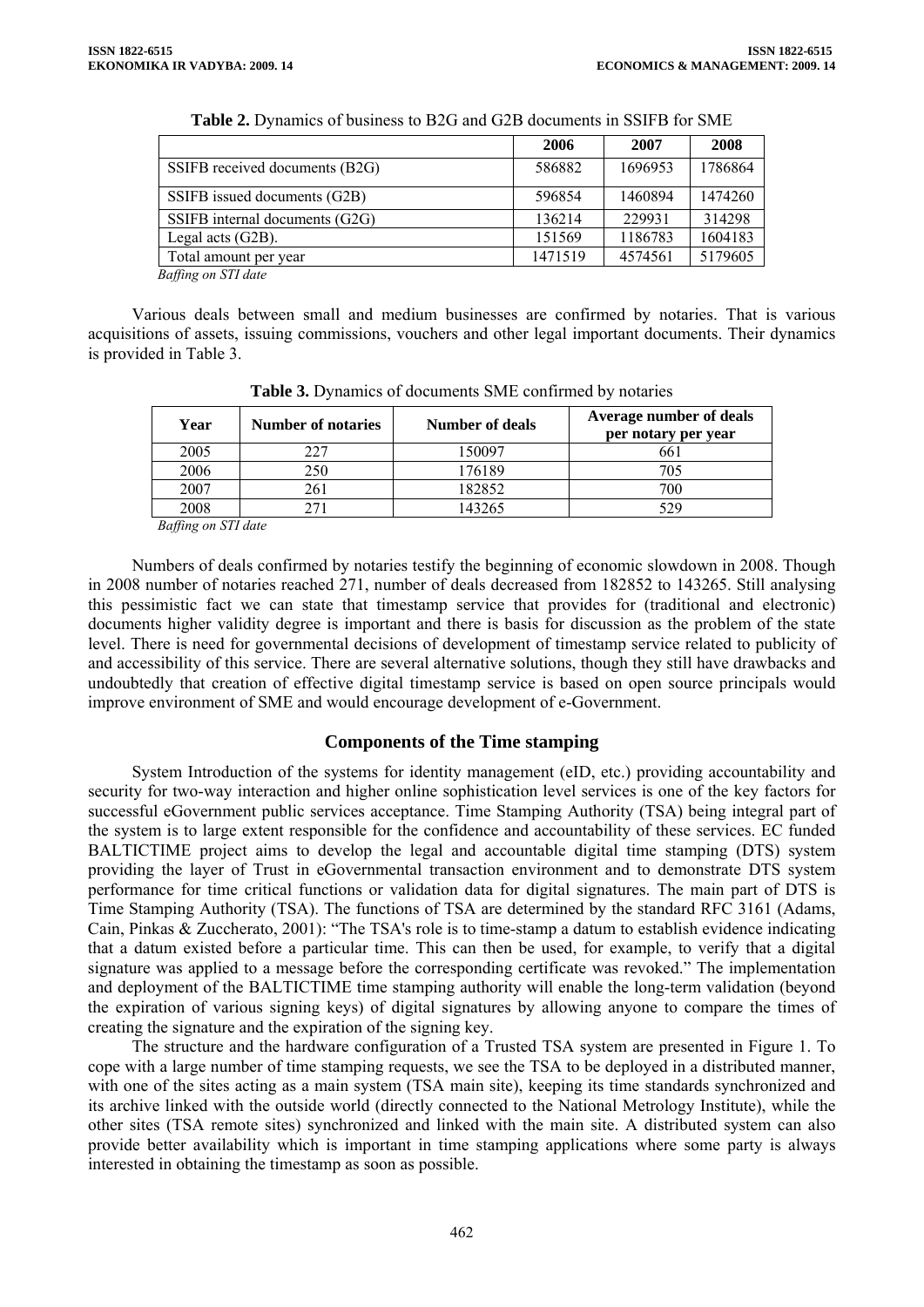| No.  | <b>Name</b>    | <b>Purposes</b>                                                                       |
|------|----------------|---------------------------------------------------------------------------------------|
| P1/M | NMI and TSU    | 1. Time source for Time Stamps generation by TSU.                                     |
|      | interface      | 2. Warrant traceability of Remote timing system $(PI/R)$ to the UTC $(k)$ time scale. |
|      |                | 3. Synchronize the TSA main site hardware components.                                 |
| P2/M | Time stamping  | Time stamps generation                                                                |
|      | unit (TSU)     |                                                                                       |
| P3/M | Archive        | Storage of issued time stamps                                                         |
| P4/M | User interface | Webservice maintenance for small users                                                |
| P5/M | Control system | Operation control of the TSA main site hardware components                            |
| P6/M | VPN router     | Main and remote TSA sites secure communications                                       |





**Figure 1.** The remote site of a TSA is composed of the following hardware components

| No.  | <b>Name</b>                 | <b>Purposes</b>                                                                       |
|------|-----------------------------|---------------------------------------------------------------------------------------|
|      | Remote timing               | 1. Time source for Time Stamps generation by TSU.                                     |
| P1/R | system                      | 2. Warrant traceability of remote timing system $(PI/R)$ to the UTC $(k)$ time scale. |
|      |                             | 3. Synchronize the TSA remote site hardware components.                               |
|      |                             | Note: Remote timing system is a part of NMI and TSU interface.                        |
| P2/R | Time stamping<br>unit (TSU) | Generation of timestamps                                                              |
| P3/R | Archive                     | Storage of issued time stamps                                                         |
| P4/R | User interface              | Time stamping service maintenance for big users                                       |
| P5/R | Control system              | Operation control of the TSA main site hardware components                            |
| P6/R | VPN router                  | Main and remote TSA sites secure communications                                       |

To allow the extraction of linking chains between timestamps issued by different sites (unless their times of issuance are very close together), the archives have to be synchronized with each other. Synchronization of archives really means that there are links between linking items in different archives. To create linking chains from already existing timestamps in archive  $A<sub>1</sub>$  to future timestamps in archive  $A<sub>2</sub>$ , the archive  $A_1$  sends its currently last linking item  $L'$  to the archive  $A_2$ . The archive  $A_2$  takes its last linking item  $L_n$  and computes  $L_{n+1} = h(L_n, L')$ . It also stores L'. A linking chain from an old timestamp in  $A_l$  to a new timestamp in  $A_2$  will pass through  $L'$  and  $L_{n+1}$ .

The procedure just described creates "one-way" synchronization between *A1* and *A2*. To get the synchronization also in the other direction, we repeat the procedure with the roles of  $A_1$  and  $A_2$  swapped. The frequency of executing this procedure gives the granularity of synchronization – if links between different archives are generated every *t* seconds then we are guaranteed the existence of a linking chain between the timestamps from those two archives if their issuance times differ by at least *t* seconds. To find this linking chain, the archive units must record which linking items have been used for synchronization.

If two timestamps are issued by two different TSUs almost simultaneously (less than *t* seconds apart) then there might exist no linking chain from one stamp to the other. In this case we cannot use linking items to show that one timestamp was issued before the other one. But we can still convince ourselves that both those timestamps have been issued later than some earlier timestamp, and before some later timestamp, thereby verifying their validity. The applications that check timestamps should gracefully handle such situations where two obviously valid timestamps with no linking chain between them have been presented. Such timestamps should be treated as simultaneous and if necessary, other criteria used to order them. Also,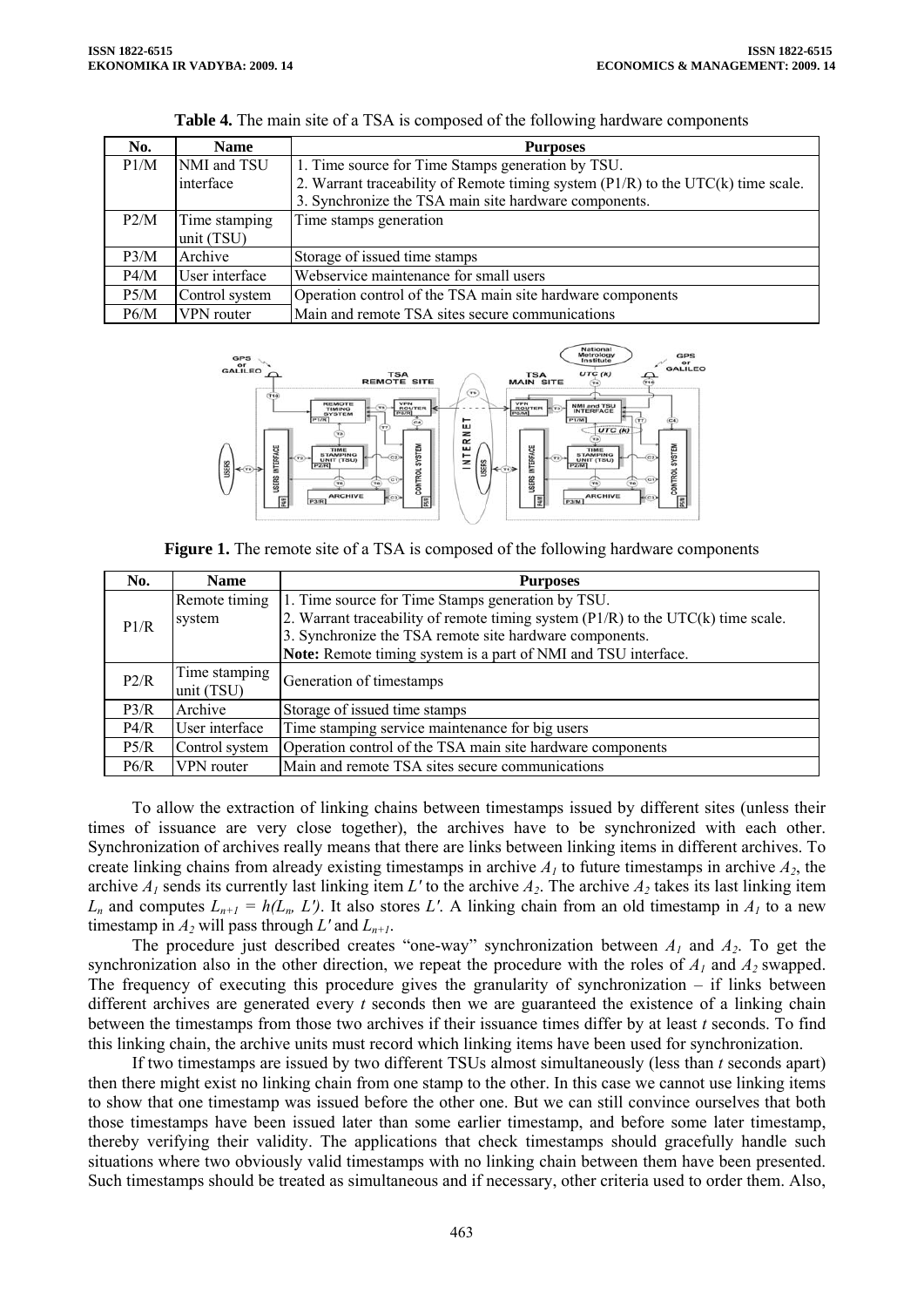if the signature keys of the TSUs are still valid then the applications can extract the absolute times from the timestamps and compare them.

In a simple hash-and-sign time stamping the TSA receives the digest of a document, appends the current time to it and signs the resulting data structure. When the signing key expires, the timestamp loses its validity ― we cannot verify whether the signature on the timestamp was created before or after the expiration. Linking-based time stamping allows the determination of the issuing order of two timestamps (but not the precise time of their issuing) even after the key used to sign the timestamps has expired. Moreover, linking-based time stamping does not allow even a malicious TSA to back-date documents (a hash-and-sign TSA can easily do that by including a wrong time in a timestamp).

Let  $T_1$ ,  $T_2$ ,  $T_3$ ,... be the issued timestamps. Let  $X_i = h(T_i)$  be the digest of the timestamp  $T_i$ , where h is a one-way hash function, i.e. given some bit-string *y* it is very hard to find such *x* that *h(x)=y*. In linking-based time stamping, the time stamping server additionally constructs and stores the *linking items*  $L_i = h(X_i, L_{i-1})$ *.* In essence, the linking item  $L_i$  contains  $X_i$  and  $L_{i-1}$ , hence it cannot have been created earlier than them. By transitivity,  $L_n$  contains all  $X_m$  and  $L_m$  where  $m < n$ . The proof (called the *linking chain*) that  $L_n$  is later than  $L_m$ can also be presented — it consists of all  $X_i$  where  $m \le i \le n$ . With the help of those  $X_i$ ,  $L_n$  can be recomputed from *Lm* (Buldas, Laud, Lipmaa & Villemson, 1998).

Similarly, we can present a proof that  $L_n$  is later than  $X_m$  for  $m \leq n$ . We use the existence of such proofs to show that one timestamp is earlier than the other one by letting each timestamp  $T_n$  contain the linking item *Ln'* where *n'* is smaller, but not much smaller than *n* (we can make *n'* equal to *n-1*). In this way we can show that  $T_m$ , where  $m \le n'$ , is earlier than  $T_n$  by showing that  $L_{n'}$  is later than  $X_m$ . (Buldas, A. Laur, S. 2007). Indeed, then  $T_n$  will contain  $L_n$  that will in effect contain  $X_m$  that is the digest of  $T_m$ .

As hash-and-sign time stamping is unable to provide long-term integrity of timestamps, linking-based time stamping will be implemented in BALTICTIME. Still, signing the timestamps is useful for including certain metadata with the timestamps, in particular the issuing time of the timestamp. Such signatures by themselves have a rather short validity period, but the links between the timestamps allow us to also convince ourselves in the validity of old timestamps, including their metadata. One of the effects of the linking is that each timestamp in some sense contains all preceding time stamps, hence the signature on a timestamp is also a signature on all previous timestamps.

If the linking-based time stamping is implemented as described above, then the verification of a linking chain between linking items  $L_m$  and  $L_n$  is of complexity  $O(n-m)$  which is definitely too much. Fortunately, if we let each linking item directly depend not only on the immediately preceding linking item, but also on a well-chosen earlier linking item, then the verification complexity can be reduced to completely acceptable *O(*log *n)*.

## **Conclusions**

Present global crisis provides an opportunity for governments to coordinate urgent structural reforms, encouraging entrepreneurship, needed for long term development and stimulating economic recovery. Timestamp service as public service could be a mean – assistance for small and medium-sized enterprises. It is a mean allowing to optimise modern administration, providing higher validity degree for e-documents ensuring accessibility and stable presence. EU directive 2006/112/EC encourages usage of electronic documents in the business environment due to their unique possibility, quickly to authorise and execute constant monitoring of business processes, ensuring safer business space. That enables to save many management costs in business and administrative expenditures in governmental institutions, promotes concept of eGovernment. The question of timestamp services that ensure higher validity degree of edocument must be considered immediately as it is a mean encouraging SME and improving business environment. Government institutions that are responsible for SME must choose the type of service provision: a) timestamp service provider is a private commercial institution and service provision is paid (partially paid) by the state; b) timestamp service provider is a state institution and service provision is paid (partially paid) by the state. Deeper analysis requires green or balanced managerial principle that allows saving natural resources because due to increased usage of paper, green areas of the plane are being destroyed and usage of energetic resources for recycling of the paper increases unwanted greenhouse effect.